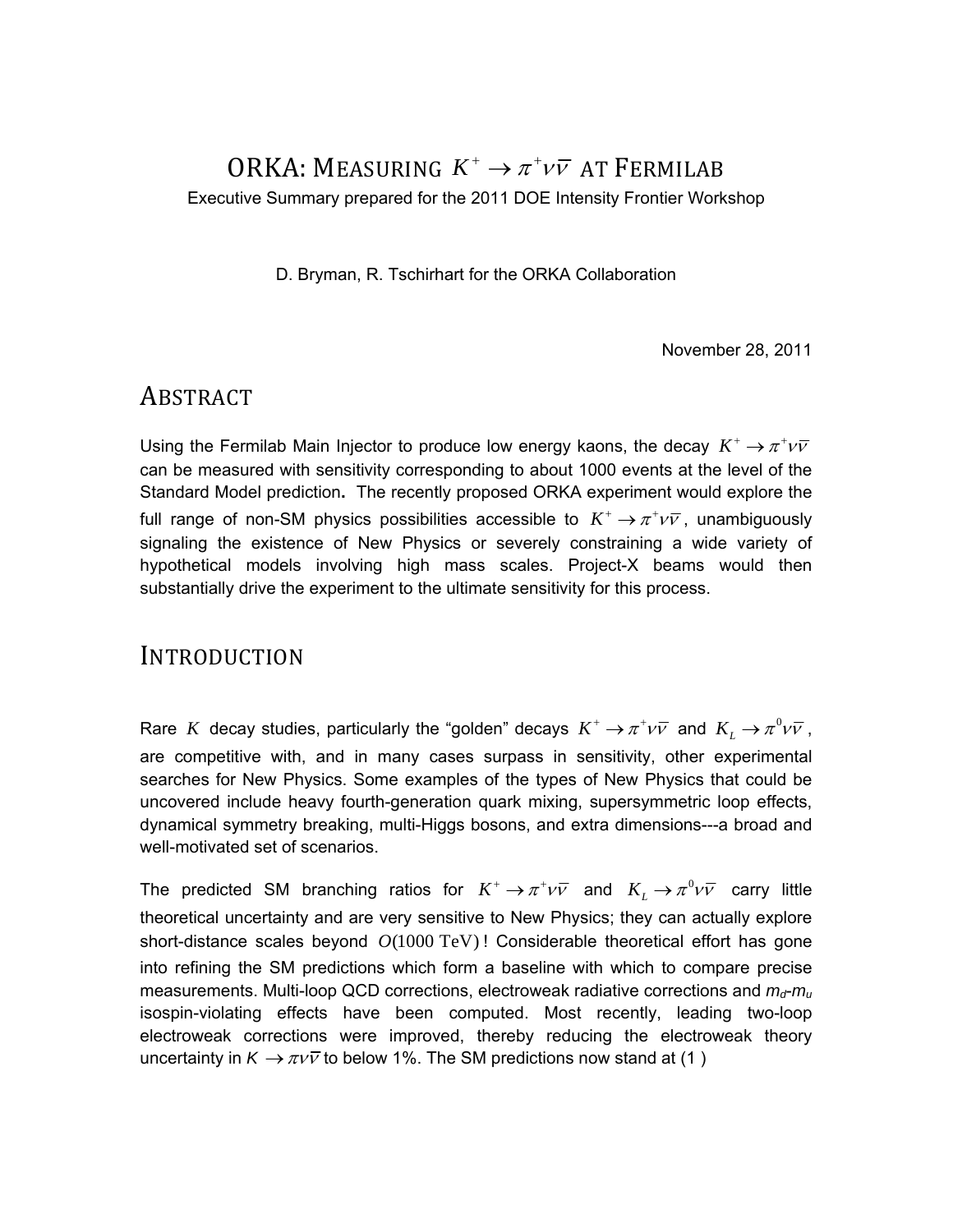$$
B(K^+ \to \pi^+ \nu \overline{\nu}) = (7.81 \pm 0.69 \pm 0.29) \times 10^{-11}, \quad \text{and}
$$

$$
B(K_L \to \pi^0 \nu \overline{\nu}) = (2.43 \pm 0.37 \pm 0.11) \times 10^{-11},
$$

where the first error stems from current CKM parameter uncertainties (which will be further reduced in time) and the second error is a quadrature sum of current theory input uncertainties. Here we focus on  $K^+ \rightarrow \pi^+ \nu \bar{\nu}$  which is amenable to study with existing accelerator facilities at Fermilab; another contribution will deal with the prospects for measuring  $K_L \rightarrow \pi^0 \nu \overline{\nu}$  .

#### EXPERIMENTAL STUDY OF  $K^+ \rightarrow \pi^+ \nu \bar{\nu}$

The E787/E949 experiments at the BNL Alternating Gradient Synchrotron (AGS) reported a combined result (PDG) of  $B(K^+\rightarrow \pi^+\nu\overline{\nu}$  ) =  $17.3^{+11.5}_{-10.5} x10^{-11}$  , based on the observation of seven events. Compare this result with the SM prediction (1)  $B(K^+ \to \pi^+ \nu \bar{\nu}) = (7.81 \pm 0.69 \pm 0.29) \times 10^{-11}$ . Today, the CERN experiment NA62 (2) is pursuing the next step beyond discovery with a promising new technique, driven by the SPS proton facility, that aims for 100 event sensitivity at the SM level. However, the proven techniques developed at the AGS could be further exploited with the existing Fermilab accelerator complex to reach the 1000-event level achieving comparable uncertainty to the precise SM prediction.

#### ORKA: USING THE FERMILAB MAIN INJECTOR

The BNL E787/E949 experiments used high-purity, high-flux, low-energy  $K^+$  beams transported to a stopping target where the rare decays were observed. Recent studies suggest that the rate capability and acceptance of the stopped-*K*<sup>+</sup> technique can be improved substantially over BNL E787/E949 with straightforward detector upgrades and by lowering the kaon momentum on the stopping target from 710 MeV/*c* (used at BNL) to 600 MeV/*c*. Such a stopped-*K*+ source driven by the Fermilab Main Injector would be an order of magnitude brighter than at BNL and would enable a very high statistics experiment that could precisely determine both the rate and the form factor of the *K+*  $\rightarrow \pi^+ \nu \bar{\nu}$  process. In addition, the detector sensitivity can be improved by an order of magnitude using higher levels of detector segmentation to reduce accidental losses and larger acceptance detection elements leading to an expectation of acquiring approximately 210 events/yr at the SM level. This concept has been presented in the "ORKA" (3) proposal which has recently been submitted to Fermilab (P-1021).

The Main Injector can sustain a 44% slow-spill fraction at 95 GeV together with a balance of fast-spill cycles at 120 GeV for the NOvA and LBNE programs. This slow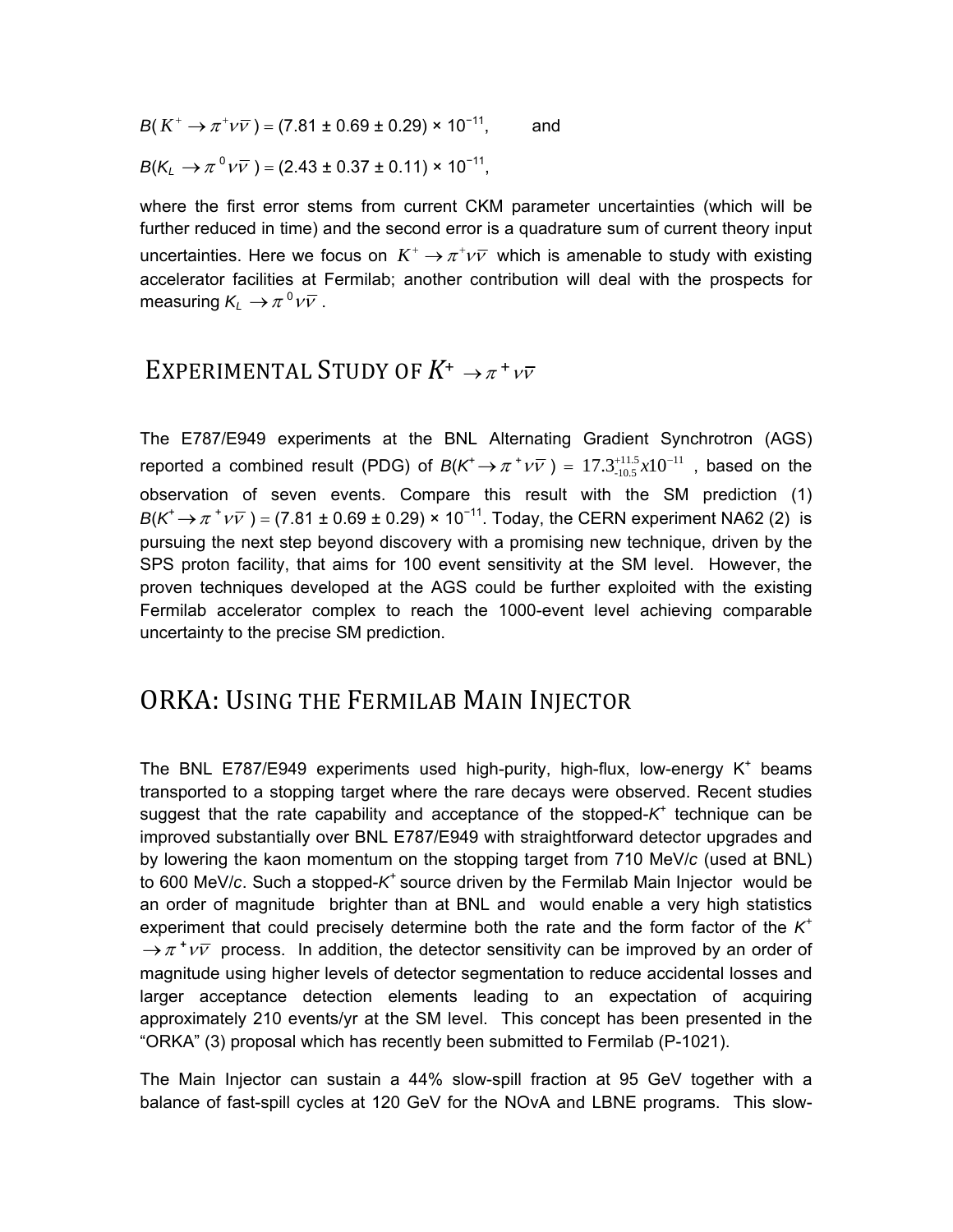spill component corresponds to 75 kW of average slow-spill power. Eventual slow-spill operations would also directly benefit the planned muon physics program at the Fermilab Booster which could receive additional Booster beam during the Main Injector slow spill.

A preliminary optimization of ORKA beam conditions for the  $K^+ \to \pi^+ \nu \bar{\nu}$  measurement favors the Main Injector running at 95 GeV with a 40-45% duty factor using  $p_k = 600$ MeV/c. With these conditions, a 5 year run of the experiment would yield  $~1050$  $K^+ \rightarrow \pi^+ \nu \bar{\nu}$  events at the SM level, and the  $K^+ \rightarrow \pi^+ \nu \bar{\nu}$  branching ratio would be measured with precision 5%, comparable to the theoretical uncertainty. The experiment can be carried out using an existing superconducting solenoid magnet and hall at Fermilab.

All the many approaches to non-SM physics predicted for  $K^+ \rightarrow \pi^+ \nu \bar{\nu}$  will be fully explored by ORKA, opening the possibility of a major discovery. If initiated promptly, the experiment would operate as a contemporary of the CERN NA-62 experiment slated to begin production running following the 2012-2013 LHC shutdown --aiming at 50 events per year using the new in-flight technique.

## CONTINUING STUDY OF  $K^+ \rightarrow \pi^+ \nu \bar{\nu}$  at Project X

If Project-X is initiated on an appropriate timescale, the proposed measurement of  $K^+ \rightarrow \pi^+ \nu \bar{\nu}$  would be a natural Day-1 experiment due to the solid physics case and the well established technique which would undergo further refinement. By operating ORKA for some period prior to the inception of Project X beams e.g. 3-4 years using the Main Injector, the fully debugged experiment with possible improvements would be capable of producing an enhanced physics result very early in the Project-X research program. We estimate that a sensitivity of approximately 340 events/yr at the SM level would be achieved with initial Project-X beam power. ORKA at the Main Injector would spur the development of a Project-X kaon community and promote techniques necessary for the early development of the neutral channel measurement ( $K^0$   $\rightarrow \pi^0\nu\bar{\nu}$ ) which is sensitive to additional physics effects, particularly new CP-violating effects which occur in many models. The ratio of the neutral and charge mode branching fractions with high statistics is a particularly sensitive probe of new physics due to further cancellation of already small theoretical uncertainties.